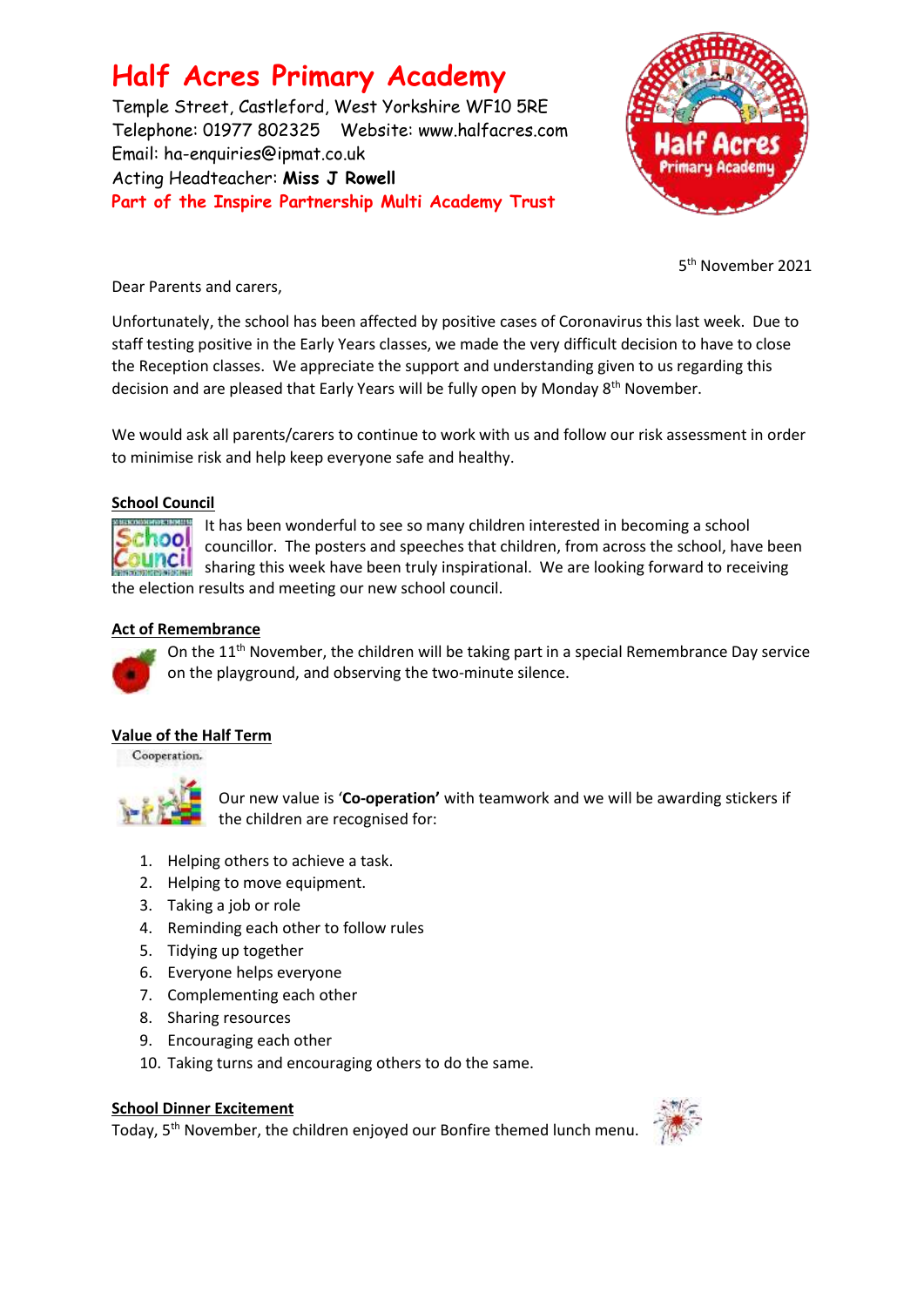

Next week it is National School Meals Week and to celebrate, Dolce, our meal providers, are offering one lucky pupil from all of the schools they cater for, a chance to win an iPad.

In the spirit of 'I'm a Celebrity Get Me Out of Here', children can collect gold stars for the days they stay for a Dolce school lunch. Any child that has completed the full five stars (had 5 meals that week) will be entered into a prize draw.



Wednesday 15<sup>th</sup> December will be a festive occasion as we enjoy Christmas Dinner and Christmas jumper day.

Dolce are running a Snowman Competition to create a pack of Christmas cards. The lucky winners from each school will have the chance to win a Nintendo Switch, so do look out for the posters.

## **Children In Need**

The school will be supporting Children in Need on Friday 19<sup>th</sup> November. For a small donation, the children and staff can wear yellow or spotty t-shirts / tops or Children in Need t-shirts with their normal school trousers/skirts/shorts. Due to COVID-19, windows and doors will be kept open in classrooms, so please ensure your child has a school jumper/cardigan on the day. We can accept cash donations and staff will have a collection box parents can drop money in. For Years 5 and 6, children can bring money in and drop it their class coin collection box. Thank you for your support.

### **Odd Socks Day for Anti-Bullying Week**



#### **15th and 19th November**

As a school, we are committed to supporting the emotional health and wellbeing of our pupils. As part of this, we will be taking part in Anti-Bullying Week 2021 and the theme '*One Kind Word'*, emphasising the positive impact a small gesture or comment can have on someone else's day. On Monday 15<sup>th</sup> and Friday 19<sup>th</sup> November (also Children in Need day) we will mark the importance of supporting this week and raising awareness of bullying by wearing odd socks. Odd Socks Day is designed to be fun! It's an opportunity to encourage people to express themselves and celebrate their individuality and what makes us all unique!

Please note, we are not asking for any cash donations; but if you would like to donate to the cause please visit: [www.anti-bullyingalliance.org.uk](http://www.anti-bullyingalliance.org.uk/) for more information.

#### **Attendance**

We are pleased to share the weekly attendance for each class:

| Class      | % Attendance this Week                                    |
|------------|-----------------------------------------------------------|
| Nursery am | 82.61%                                                    |
| Nursery pm | 87.27%                                                    |
| <b>YRN</b> | 96.67%                                                    |
| 1K         | 98.33%<br>œ                                               |
| 1W         | 98.40%<br>$\odot$                                         |
| 2C         | 97.67%<br>$\left(\mathrel{\mathop{\cup}}\nolimits\right)$ |
| 2S         | 97.13%                                                    |